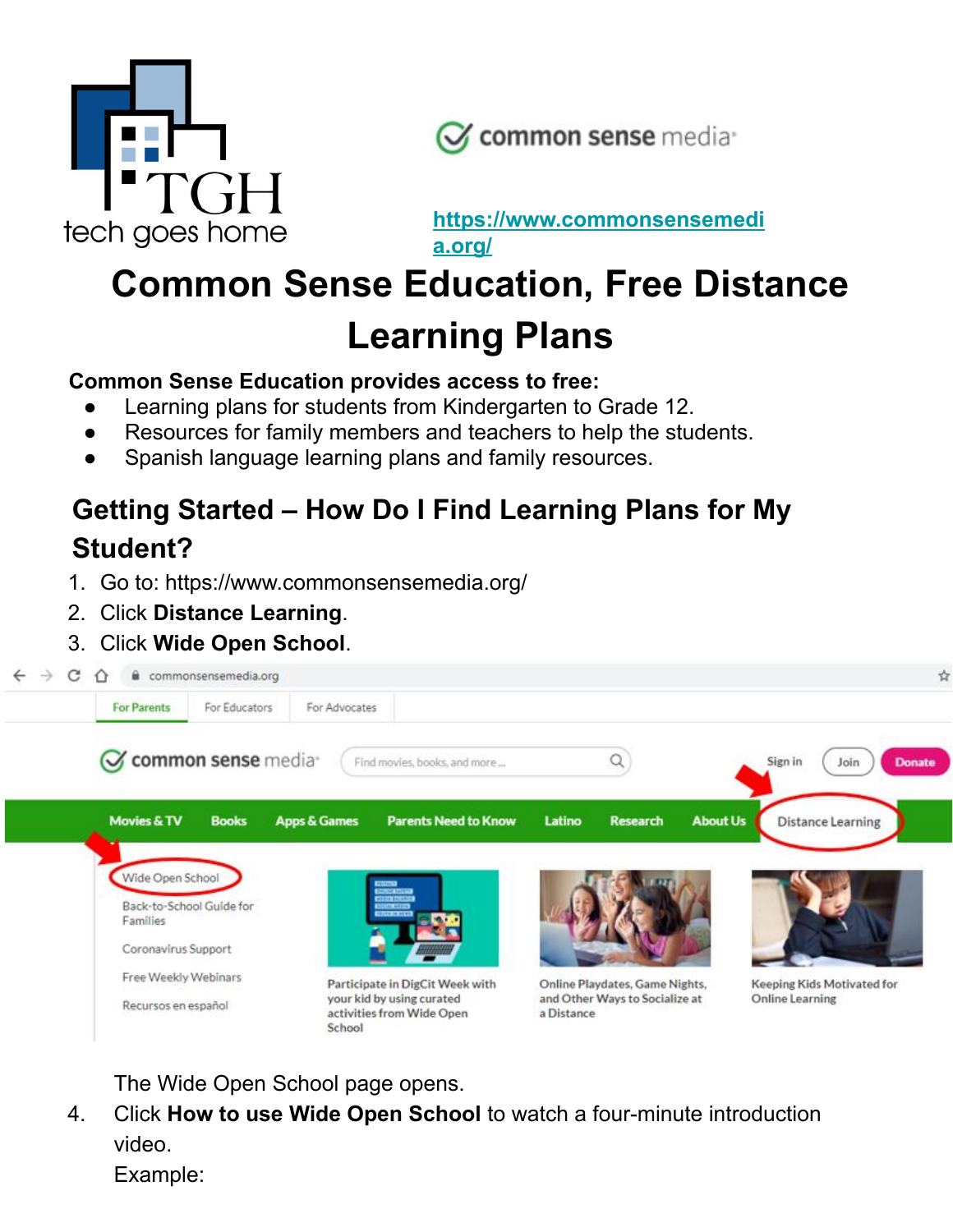

The video opens, but does not play:



- 5. Click the play button **>** to watch the informative video.
- 6. When you are done watching the video, click **CLOSE X** to close the video and return to the Wide Open School page.
- 7. Click one of the options that matches the learning plans for your student's age.

For example, if your student is in the first grade, click **Grades K-2** to open lesson plans for Kindergarten, Grade 1, and Grade 2 aged children. When you choose the grade level for your student, all the information presented to you is specific for that age group.

The Daily Plan of lessons are shown, and contains lessons for math, reading, science, physical education, and much more. Visit this page daily for new lessons (on the weekends also!).

Example: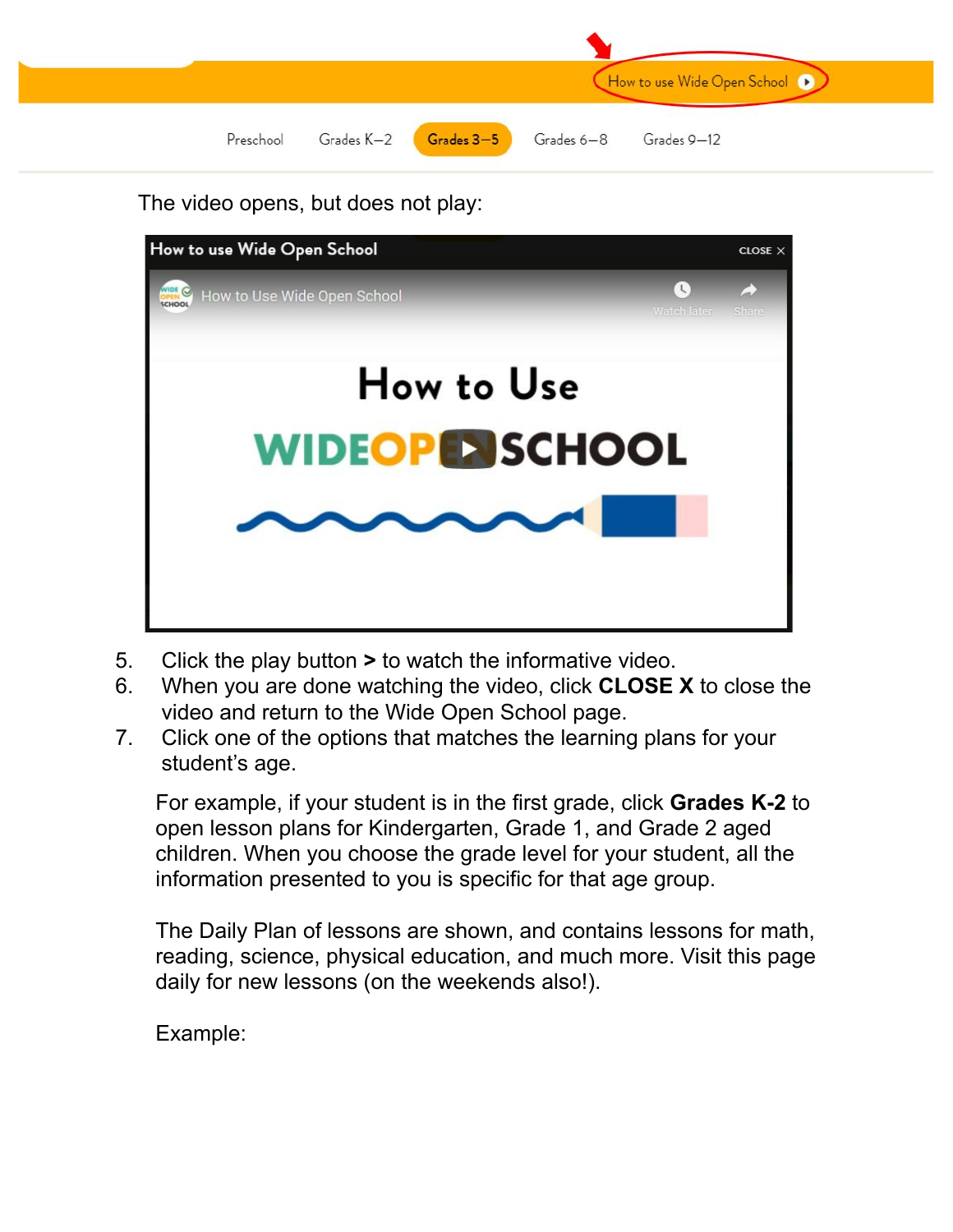Grades  $K-2$ 

#### Daily Plan

Explore activities and build new skills. Now showing selections for grades K-2.



### **How Do I Find Learning Plans for a Single Subject?**

If you want to find a variety of learning plans on a single subject, or you don't care for the learning plan presented for the day, click the subject heading at the top of a lesson to access more options. For example, click **MATH** to find more learning plans about math:

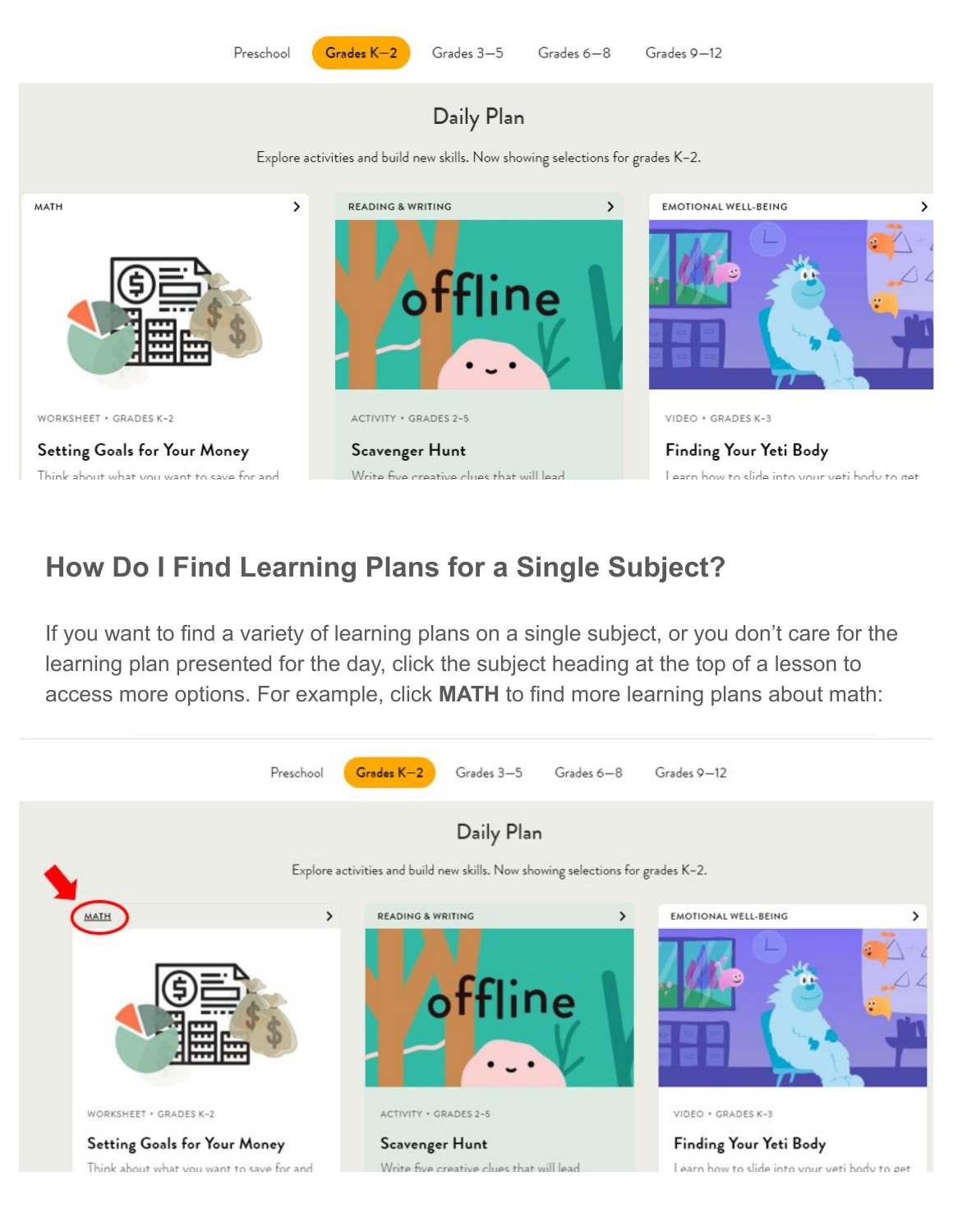Student Activities for math are shown:



Keep up your math practice with virtual and offline math activities. Find free math games, apps, and activities to do at home.



From here, you can choose which kind of math activity you'd like to view. Investigate the options to find which learning plan you want.

## **How Do I Find Learning Plans for Previous Days, or Future Days?**

If you want to find learning plans you didn't complete from a previous day, or you want to get prepared for next week's learning plans, you can access them.

1. Scroll to the top of the Wide Open School page and click STUDENT ACTIVITIES. Example:

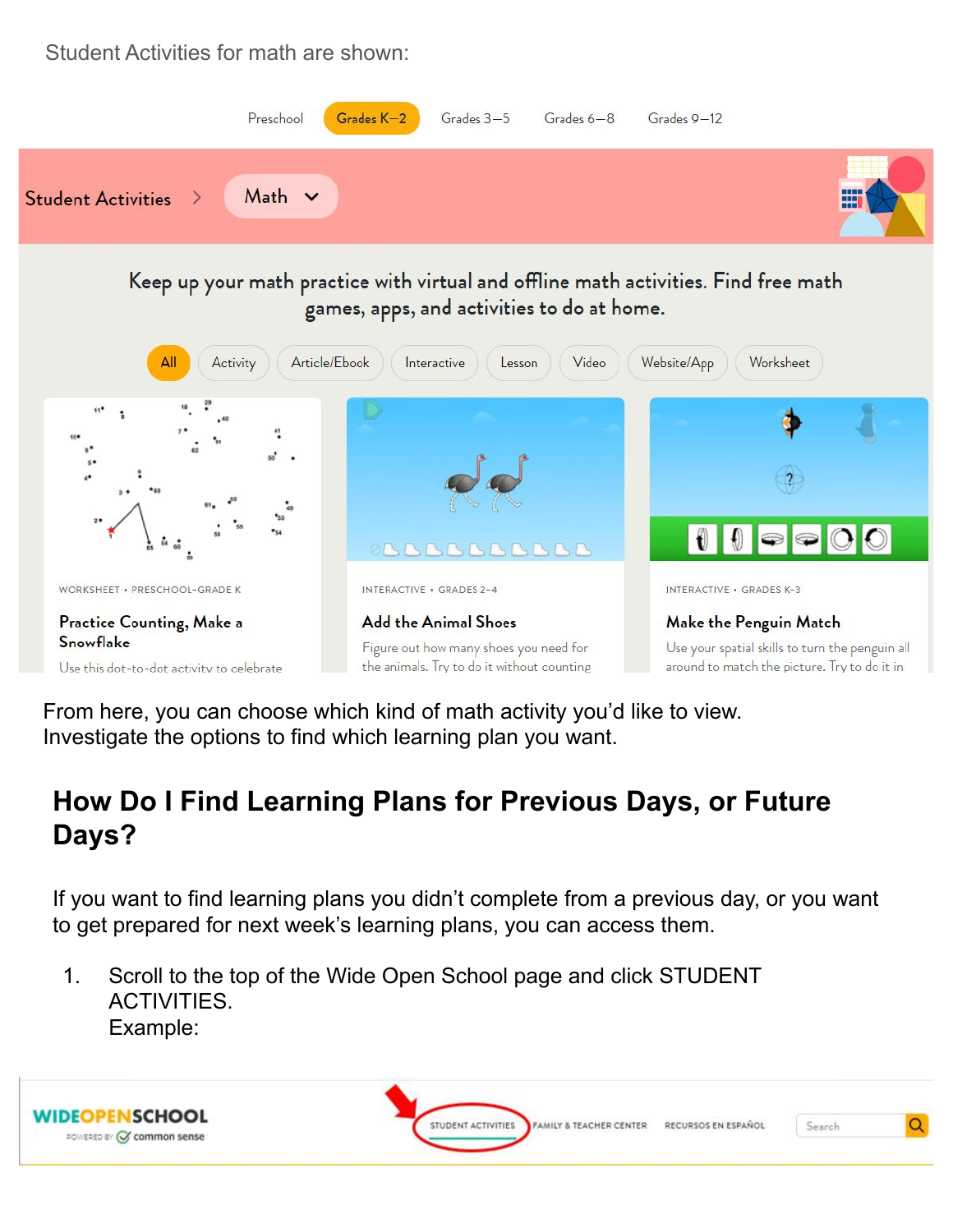All Student Activities are shown. Click the **Daily Plan** box.



The current day's learning plans are shown.

#### Example:

| <b>WIDEOPENSCHOOL</b><br>POWERED BY V common sense                        | STUDENT ACTIVITIES                                                                    | RECURSOS EN ESPAÑOL<br>Search<br><b>FAMILY &amp; TEACHER CENTER</b>     | Q             |
|---------------------------------------------------------------------------|---------------------------------------------------------------------------------------|-------------------------------------------------------------------------|---------------|
| Preschool                                                                 | $Gra$ des $K-2$<br>Grades 3-5                                                         | Grades $6-8$<br>$Grades 9-12$                                           |               |
| <b>Student Activities</b>                                                 | Daily Plan $\sim$                                                                     | Am<br>LUNCH<br>PM                                                       | <b>MONDAY</b> |
| Mon 10/26                                                                 | Activities for the Week<br>< Previous<br><b>Thur 10/29</b><br>Tues 10/27<br>Wed 10/28 | $Next$ ><br>Fri 10/30<br>Sat 10/31<br>Sun 11/1                          |               |
|                                                                           | <b>READING &amp; WRITING</b>                                                          |                                                                         |               |
| <b>MATH</b>                                                               | $\rightarrow$<br>offline                                                              | $\mathcal{E}$<br><b>EMOTIONAL WELL-BEING</b>                            |               |
| <b>WORKSHEET · GRADES K-2</b>                                             | <b>ACTIVITY · GRADES 2-5</b>                                                          | VIDEO · GRADES K-3                                                      |               |
| Setting Goals for Your Money<br>Think about what you want to save for and | <b>Scavenger Hunt</b><br>Write five creative clues that will lead                     | Finding Your Yeti Body<br>Learn how to slide into your veti body to get |               |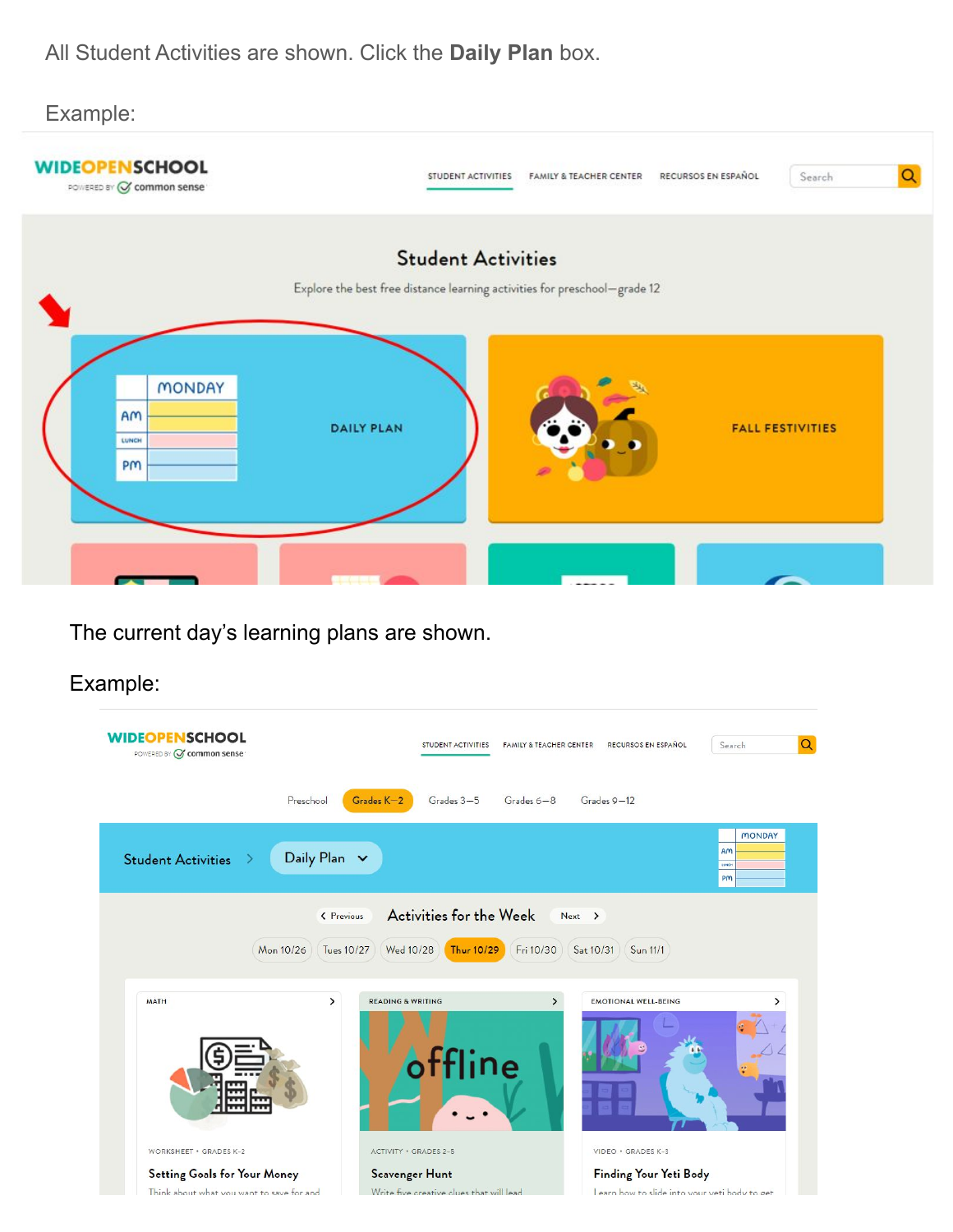- 3. You can use the **< Previous** button to access the previous week of learning plans, and the **Next >** button to access the next week's learning plans.
- 4. Click on a specific date to view that day's learning plans.

#### **How Can I Find Resources to Help My Student?**

In addition to finding learning plans, you can scroll to the top of the Wide Open School page and click **FAMILY & TEACHERS** to find resources for adults—teachers and family members—to help in the learning process.

Example:



Click a box to find more information about that area of interest.